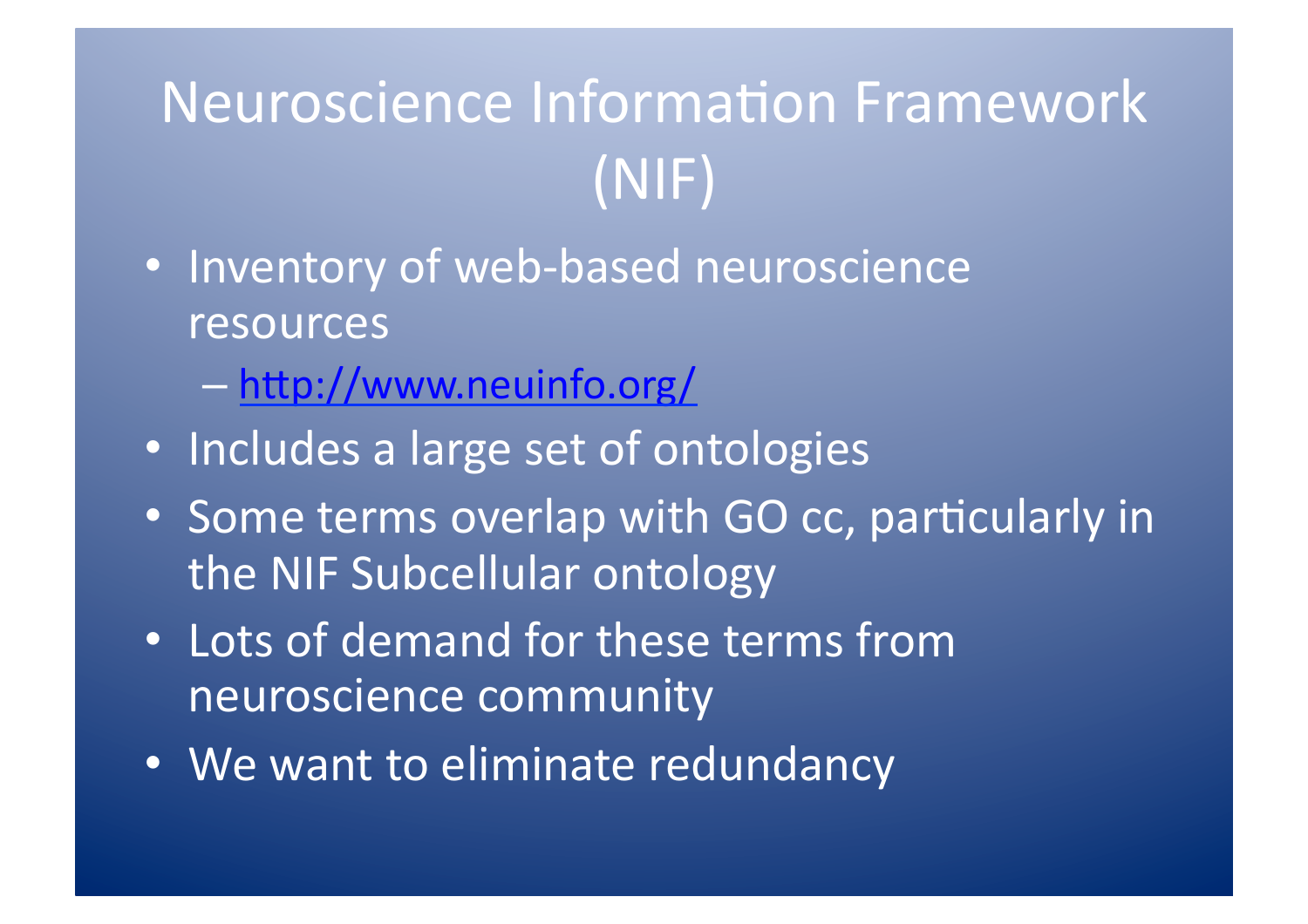## Where are we now?

- We've added NIF dbxrefs to GO cc, 155
- Added 25 new terms to GO cc
	- concentrated on adding the core neuron parts e.g. dendriole, axon collateral, axonal spine
	- maybe 200-300 more we could add/exist in GO already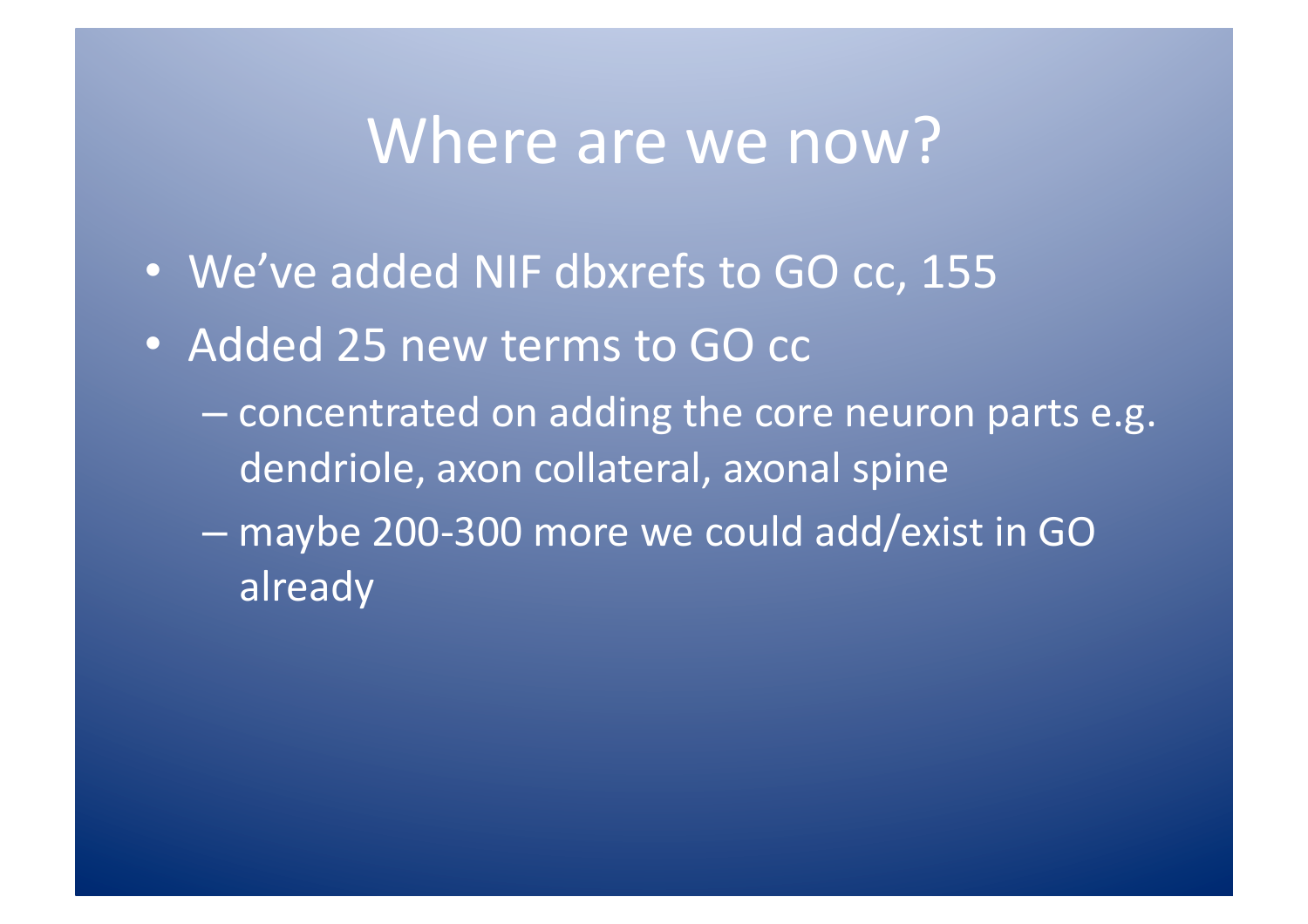## Maintaining a single ontology technical

- Links between cc and cell types - CHECK - cellular component links cell.obo
- · Upper level cc
	- NIF uses BFO top level terms (entity, continuent etc)
	- GO cc not currently organized this way
	- we could align with BFO without actually having material entity etc in GO